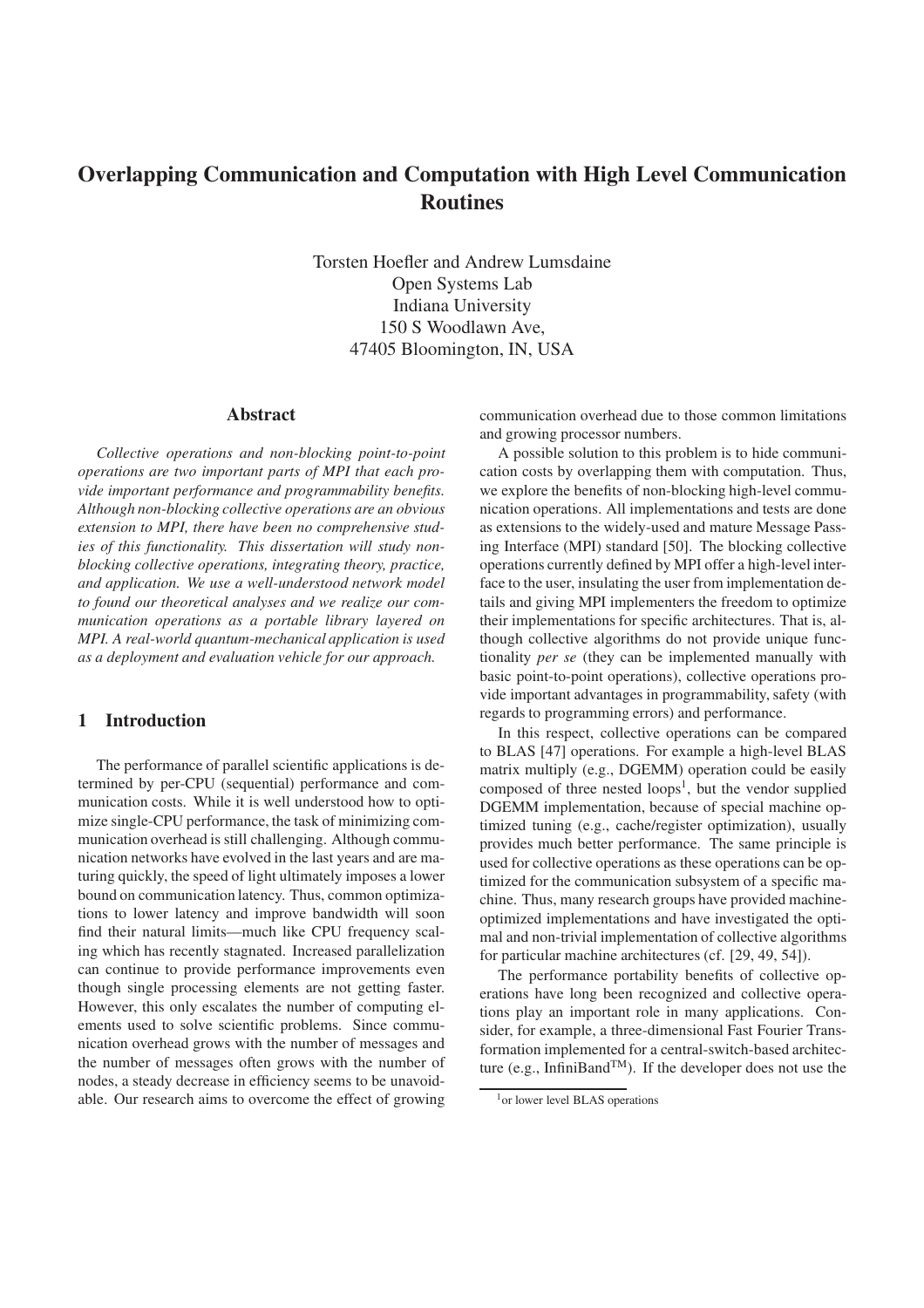MPI Alltoall function, a fully connected send pattern (literally an all-to-all) should deliver the best performance<sup>2</sup>. However, if this implementation were ported to torus-based systems (e.g., an IBM BlueGene), the performance of the send-pattern mentioned above would be much worse than a torus-optimized MPI\_Alltoall on that machine. However, because the collective operation interface is architecture independent, using it can avoid this performance decrease transparently, i.e., without changes to the user application.

A second MPI feature that plays a significant role in parallel programming is non-blocking point-to-point communication. These operations potentially allow communication and computation to be overlapped and thus they leverage hardware parallelism. The parallelism exists because most high-performance interconnect networks (like Infini-Band, Quadrics, Myrinet, Portals, or Ethernet with TOE) have their own communication co-processors that take the burden of message processing from the main CPU. However, this parallelism does not decrease the latency significantly, and it does not show its full potential if the programmer uses blocking send/receive. Non-blocking send/receive techniques allow the programmer to leverage the CPU during the asynchronous (and network-offloaded) message transmission. Several studies showed that the performance of parallel applications can be significantly enhanced with overlapping techniques (cf. [5]).

The work investigates the possibility of combining the advantages of collective operations with overlapped communication and computation in modern communication architectures. We propose a low-overhead and portable implementation of non-blocking collective operations that hides all the complexity of the internal implementation from the user. Furthermore, the research touches different neighboring areas such as network modeling, accurate measurement and performance prediction of collective operations, optimization of collective operations and general network optimization. The benefits of the new approach are shown with two real-world quantum mechanical applications, ABINIT and Octopus. Both programs solve the Schrödinger equation within the Density-Functional Theory (DFT). However, each program chooses a different approach for this solution and the application of non-blocking collectives differs fundamentally.

## **2 Related Work**

The benefits of overlapping communication and computation have been leveraged by several researchers. Practical application performance has been shown to improve up to a factor of 1.9 [3, 48]. Dimitrov [11] explains the gains of overlapping on cluster systems while Kale et al. discusses

the applicability of a non-blocking collective personalized communication for a set of applications in [44].

Further studies [42, 43, 46] analyze specific MPI implementations in detail and assess the possible benefits of overlapping on different systems. Some older studies (especially White et al. [43]) found that the investigated MPI implementations did not support asynchronous progress sufficiently. However, MPI implementations, as well interconnect networks, have evolved in the last years and support for overlap improved significantly [2, 46]. Brightwell et al. [6] analyze the source of different performance advantages and point out directions to further MPI optimization.

Several application studies have been conducted to analyze the possible benefits of overlapping for parallel applications. Sancho et al. [52] show a high potential of overlap for a set of scientific applications. Brightwell et al. [4] state clearly that many parallel applications could substantially benefit from non-blocking collective communication.

Automatic and semi-automatic transformations to parallel codes to enable overlapping of point-to-point communication have been proposed in many studies. However, none of them investigated transformations to non-blocking collective communication. Danalis et al. [10] even suggest replacing collective calls with non-blocking send-receive calls. This is clearly against the philosophy of MPI and destroys performance portability and many possibilities of optimization with special hardware support (cf. [28, 49]) completely.

Several parallel languages, like Split-C [9], UPC [41], HPF [12] or Fortran-D [13], have compilers available that are able to translate high-level language constructs into message passing code. Automatic schemes to enable overlapping within those schemes have also been proposed [10]. However, these compilers are only able to perform simple transformations and are not flexible enough for applications with non-trivial data-dependencies. For example, they are not able to handle a case where each process produces and communicates a different unpredictable amount of data in each iteration.

All approaches are either using overlapping techniques for point-to-point messages or optimize their codes with high-level communication routines. Some researchers even replaced high level operations by manual point-to-point implementation which is not portable among different machines. Our research however, investigates the non-trivial implementation and applicability of non-blocking collective operations and thus combines both non-trivial approaches.

#### **3 Approach**

A first step towards understanding the potential benefits of non-blocking collective operations is to understand the underlying communication networks in depth. However,

<sup>&</sup>lt;sup>2</sup>in fact, many MPI implementations use this communication pattern to implement MPI Alltoall on central-switch-based architectures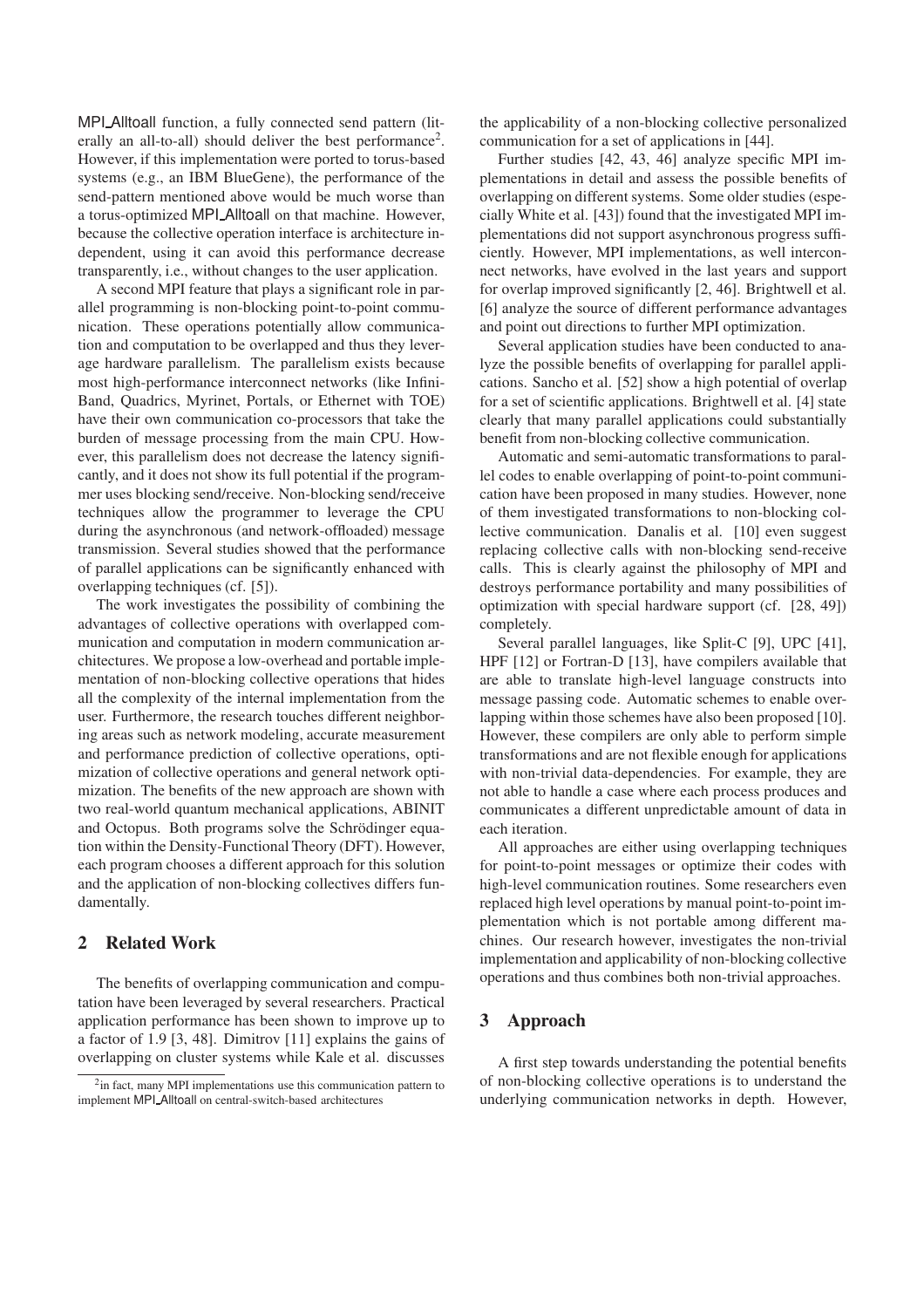we do not want to limit our analysis to a particular network, thus, we choose an abstract network model to represent all needed properties of the networks. The choice of models is rather big, and the most common, the simple Hockney model [14] is not sufficient for our analyses because it only models the network transmission and not the CPU interaction. Kielmann's pLogP model [45] is rather complex and hard to use to model algorithms. Thus, we chose a modified  $Log(G)$ P model [8, 1] to represent all network parameters including the CPU overhead.

Most collective operations are implemented on top of hardware-specialized point-to-point algorithms. Those communication patterns can easily be modeled in LogGP terms and analyzed in theory. Such analyses for blocking collective operations have been done by Pjesivac-Grbovic [51] and our previous work [17]. Looking at the share of the CPU overhead and the LogGP parameters of modern communication networks reveals that the theoretical potential for overlapping in collective operations is very high. The possible benefit typically grows with the message size and first results show that modern networks can overlap more than 99% of the commmunication latency for reasonablysized messages.

The next step is a prototypical implementation of collective operations that enables overlapping of communication and computation. This implementation should support all operations defined in the MPI standard and impose a very low CPU overhead.

The hardest step is to apply this principle to parallel applications. A first implementation should comprise several computational kernels to prove the benefits of overlapping. Real-world applications are to be targeted in a second step with the help of application developers. However, this task often requires changes to the optimized core algorithms in those applications and will thus be very time-consuming.

The adaptation of the reference implementation to a particular communication architecture will show several principles to optimize the performance (minimize the overhead) of non-blocking collective operations. This step might also require changes to the applications.

## **4 Research Results**

Our research results over the last two years are presented in the following. The dissertation is expected to be finished in 12 to 18 months.

An important technological development, and one that has particular bearing on this work, is the observation that many high-performance networks do a significant amount of processing on the NICs, while the main CPU is only marginally involved. Our theoretical results begin with the LogP model family, which makes a clear distinction between time spent on the CPU (o) and time spent in the network (g,G,L). We chose the InfiniBand Architecture as an example network with which to implement our ideas. We investigated the prediction accuracy of the LogP model for small messages communicated with the Reliable Connection transport type of the InfiniBand network in [31]. This work was awarded the German PARS/GI "Junior Researcher Award 2005". Our findings showed the relative inaccuracy of the LogP predictions and we proposed a small modification to the original model to correct this error at the IPDPS 2006 conference in Rhodos, Greece [30]. Additional measurements, presented at the Parelec conference [38], showed that similar effects can be recorded with all Infini-Band transport types. We introduced a new portable, accurate, fast and congestion-free LogGP measurement method at the IPDPS conference 2007 [24] to investigate different networks. Our integration it in the open-source Netgauge network performance measurement tool which was released at the HPCC conference in Houston [27] 2007 allows other researchers to use it.

In the course of our research, we also investigated optimized collective communication for the InfiniBand network and with separate hardware support. A custom low-cost barrier for Open MPI was introduced at the ARCS 06 conference in Frankfurt [28, 37]. An overview and LogP modeling of several barrier implementations with practical validation in Open MPI is presented at the ICPP 05 in Oslo [17]. Novel algorithms that use the InfiniBand hardware specialties for implementation of MPI<sub>-</sub>Barrier and MPI<sub>-Bcast</sub> were introduced at the IPDPS conference 2006 [29] and 2007 [33] respectively. The work on MPI Barrier [15] was awarded with the "Best Student Award 2005" of the Technical University of Chemnitz. We also stayed in close contact to the Open MPI team and proposed a novel idea for Open MPI's collective framework in [35].

After we explored different optimization techniques for blocking collectives and developed detailed network models which proved our theses, we took the first steps towards non-blocking collective operations. The benefits of nonblocking collective operations are discussed in [36] and a standard proposal, as extension to the MPI-2 standard was made [34]. We implemented LibNBC, a portable library that offers support for non-blocking collective operations [25]. The necessity of the standard extension is demonstrated at the EuroPVM/MPI User's group meeting 2007 [23] while the detailed performance of our implementation will be presented as a talk on the Supercomputing 2007 conference [26]. The idea of non-blocking collectives was presented at invited talks at the C&C Research Labs, NEC Europe, the Technical University of Dresden [16] and the HLRS Stuttgart. Our implementation achieves good overlap on MPI based systems. We also implemented an InfiniBand optimized version of LibNBC and developed a microbenchmark strategy [32] based on the latest findings in collective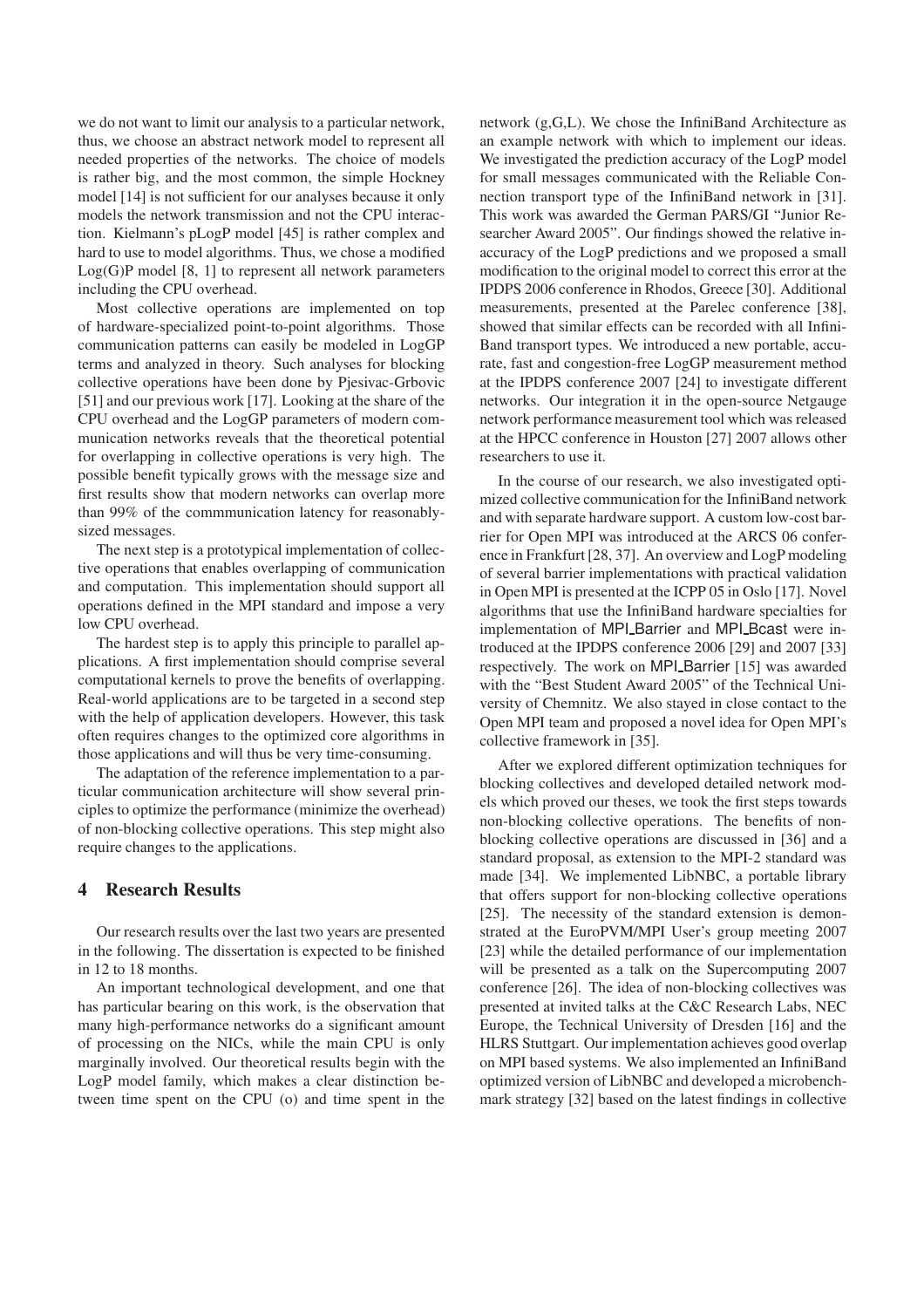benchmarking. Microbenchmark results that compares the overhead of our MPI based implementation with the Infini-Band optimized version and the blocking MPI collectives on 64 InfiniBand nodes is shown in Figure 1.



**Figure 1. Gather and Alltoall overheads on 64 InfiniBand nodes**

Those ideas were quickly picked up and adapted to different platforms by other researchers [53].

We proved the general usability and benefits of nonblocking collective operations in an article in the Elsevier Journal of Parallel Computing [19]. The results of this work show the benefits of non-blocking collective communication clearly. Figure 2 shows the speedup of a three dimensional Poisson solver and compares blocking to nonblocking communication over Gigabit Ethernet directly. The application ABINIT was analyzed for its parallel per-



**Figure 2. Parallel speedup of a 3d-Poisson solver, using blocking and non-blocking communication on Gigabit Ethernet**

formance on different cluster systems in [21] and optimized

during a research visit at the "CINECA Consorzio Interuniversitario" in Bologna, Italy [20] and [22]. Current ongoing work is to optimize three-dimensional Fast Fourier Transforms. First results that have been gathered during a research visit at the Guest Researcher at the "Commissariat a l'Energie Atomique (CEA)" in Paris, France can be found in [40]. Parallelization strategies for ABINIT were discussed in an invited talk at the " 3rd International ABINIT Developer Workshop" in Liege, Belgium [39].

## **5 Future Plans**

Even though the research results are already used in realworld applications like Octopus [7], there are still many open questions. Our LogGP benchmark methodology is able to show the potential to overlap communication and computation. However, the current method is only accurate for blocking communication calls, To leverage overlap, one has to use non-blocking communications. While is is obvious that the parameters will not change significantly, they might vary slightly depending on the implementation and the underlying protocol. A more exact method to assess non-blocking communications is to be developed to predict communication performance accurately.

A detailed analysis of the new non-blocking collective operations in theory (network models) as well as in practice (applications) is planned for the near future. Using those results, LibNBC will be further optimized for the InfiniBand network and performance and overlap potential of different collective algorithms will be evaluated. To achieve maximum overlap, it is necessary to address the question of message progression which is relatively undefined in the MPI standard. We are planning to extend the InfiniBand implementation with an asynchronous progress thread that progresses outstanding messages.

Novel techniques to simplify the use of the new operations will also be investigated in detail. First steps in this direction are described in [18]. New non-blocking collective operations which are defined on processor grids (e.g., Cartesian MPI topologies) are developed together with application scientists to support novel architectures like Blue-Gene/L efficiently.

### **References**

- [1] A. Alexandrov, M. F. Ionescu, K. E. Schauser, and C. Scheiman. LogGP: Incorporating Long Messages into the LogP Model. *Journal of Parallel and Distributed Computing*, 44(1):71–79, 1995.
- [2] C. Bell, D. Bonachea, Y. Cote, J. Duell, P. Hargrove, P. Husbands, C. Iancu, M. Welcome, and K. Yelick. An Evaluation of Current High-Performance Networks. In *IPDPS '03:*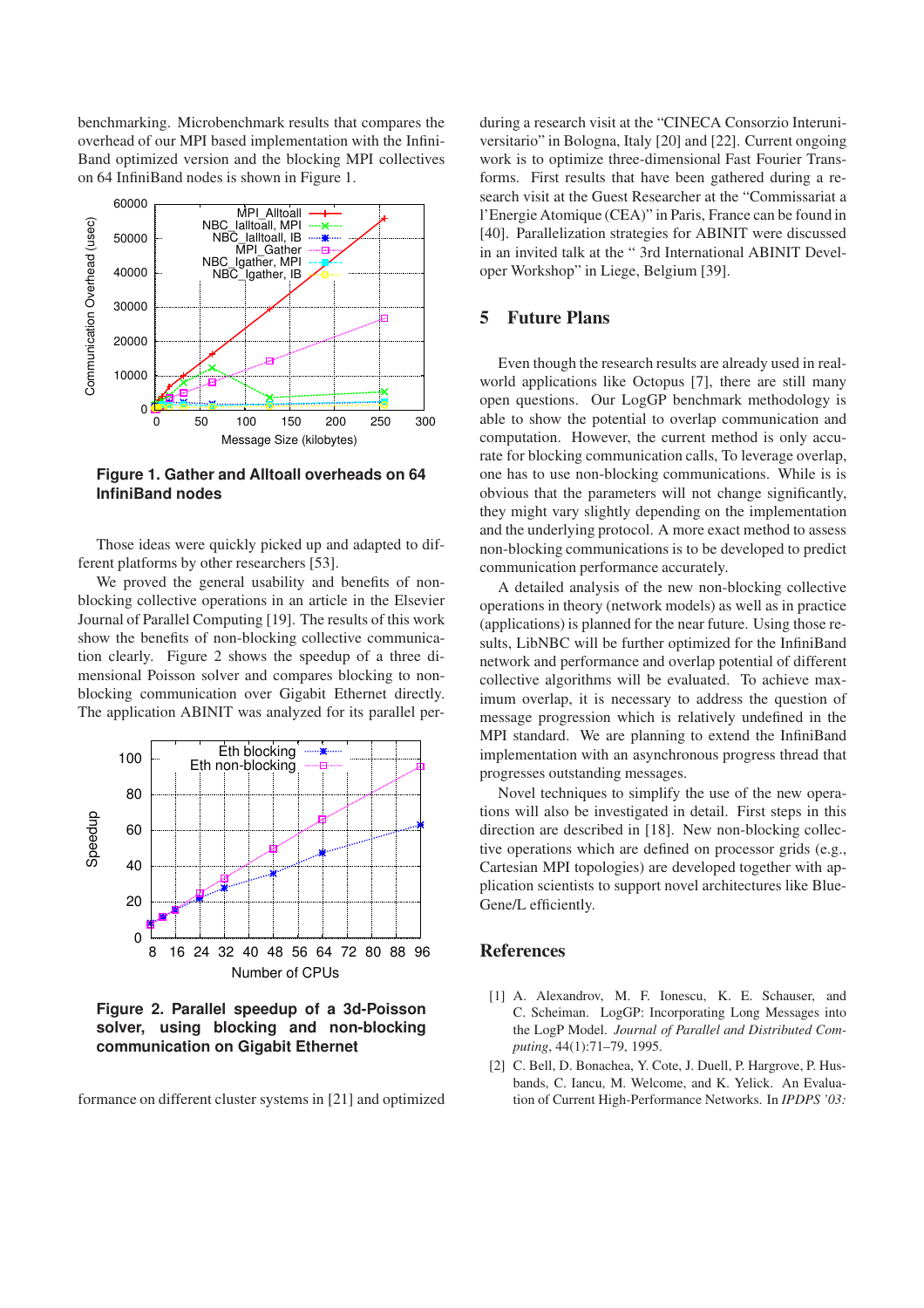*Proceedings of the 17th International Symposium on Parallel and Distributed Processing*, page 28.1, Washington, DC, USA, 2003. IEEE Computer Society.

- [3] C. Bell, D. Bonachea, R. Nishtala, and K. Yelick. Optimizing Bandwidth Limited Problems Using One-Sided Communication and Overlap. In *Proceedings, 20th International Parallel and Distributed Processing Symposium IPDPS 2006 (CAC 06)*, April 2006.
- [4] R. Brightwell, S. Goudy, A. Rodrigues, and K. Underwood. Implications of application usage characteristics for collective communication offload. *Internation Journal of High-Performance Computing and Networking*, 4(2), 2006.
- [5] R. Brightwell, R. Riesen, and K. D. Underwood. Analyzing the impact of overlap, offload, and independent progress for message passing interface applications. *Int. J. High Perform. Comput. Appl.*, 19(2):103–117, 2005.
- [6] R. Brightwell and K. D. Underwood. An analysis of the impact of MPI overlap and independent progress. In *ICS '04: Proceedings of the 18th annual international conference on Supercomputing*, pages 298–305, New York, NY, USA, 2004. ACM Press.
- [7] A. Castro, H. Appel, M. Oliveira, C. A. Rozzi, X. Andrade, F. Lorenzen, M. A. L. Marques, E. K. U. Gross, and A. Rubio. Octopus: a tool for the application of time-dependent density functional theory. *PsiK Newsletter*, 73:145–173, 2006.
- [8] D. Culler, R. Karp, D. Patterson, A. Sahay, K. E. Schauser, E. Santos, R. Subramonian, and T. von Eicken. LogP: towards a realistic model of parallel computation. In *Principles Practice of Parallel Programming*, pages 1–12, 1993.
- [9] D. E. Culler, A. C. Arpaci-Dusseau, S. C. Goldstein, A. Krishnamurthy, S. Lumetta, T. von Eicken, and K. A. Yelick. Parallel programming in Split-C. In *Supercomputing*, pages 262–273, 1993.
- [10] A. Danalis, K.-Y. Kim, L. Pollock, and M. Swany. Transformations to parallel codes for communication-computation overlap. In *SC '05: Proceedings of the 2005 ACM/IEEE conference on Supercomputing*, page 58, Washington, DC, USA, 2005. IEEE Computer Society.
- [11] R. Dimitrov. *Overlapping of Communication and Computation and Early Binding: Fundamental Mechanisms for Improving Parallel Performance on Clusters of Workstations*. PhD thesis, Mississippi State University, 2001.
- [12] High Performance Fortran Forum. *High Performance Fortran Language Specification, version 1.0*. Houston, Tex., 1993.
- [13] S. Hiranandani, K. Kennedy, and C.-W. Tseng. Evaluation of compiler optimizations for fortran d on mimd distributed memory machines. In *ICS '92: Proceedings of the 6th international conference on Supercomputing*, pages 1–14, New York, NY, USA, 1992. ACM.
- [14] R. Hockney. The communication challenge for MPP: Intel Paragon and Meiko CS-2. *Parallel Computing*, 20(3):389– 398, March 1994.
- [15] T. Hoefler. Evaluation of publicly available Barrier-Algorithms and Improvement of the Barrier-Operation for large-scale Cluster-Systems with special Attention on InfiniBandTMNetworks. Master's thesis, Chemnitz University of Technology, 2004.
- [16] T. Hoefler. Non-blocking Collectives for MPI-2, 10 2007. Invited talk at the Dresden University of Technology, Center for Information Services and High Performance Computing (ZIH).
- [17] T. Hoefler, L. Cerquetti, T. Mehlan, F. Mietke, and W. Rehm. A practical Approach to the Rating of Barrier Algorithms using the LogP Model and Open MPI. In *Proceedings of the 2005 International Conference on Parallel Processing Workshops (ICPP'05)*, pages 562–569, June 2005.
- [18] T. Hoefler, P. Gottschling, and A. Lumsdaine. Transformations for enabling non-blocking collective communication in high-performance applications. Technical report, Open Systems Lab, Indiana University, 10 2007.
- [19] T. Hoefler, P. Gottschling, A. Lumsdaine, and W. Rehm. Optimizing a Conjugate Gradient Solver with Non-Blocking Collective Operations. *Elsevier Journal of Parallel Computing (PARCO)*, 33(9):624–633, 9 2007.
- [20] T. Hoefler, R. Janisch, and W. Rehm. Improving the parallel scaling of ABINIT. In *Science and Supercomputing in Europe - Report 2005*, pages 551–559. CINECA Conzorzio Interuniversitario, 12 2005.
- [21] T. Hoefler, R. Janisch, and W. Rehm. A Performance Analysis of ABINIT on a Cluster System. In K. H. Hoffmann and A. Meyer, editors, *Parallel Algorithms and Cluster Computing*, pages 37–51. Springer, Lecture Notes in Computational Science and Engineering, 2006.
- [22] T. Hoefler, R. Janisch, and W. Rehm. Parallel scaling of Teter's minimization for Ab Initio calculations. 11 2006. Presented at the workshop HPC Nano in conjunction with SC'06.
- [23] T. Hoefler, P. Kambadur, R. L. Graham, G. Shipman, and A. Lumsdaine. A Case for Standard Non-Blocking Collective Operations. In *Recent Advances in Parallel Virtual Machine and Message Passing Interface, EuroPVM/MPI 2007*, volume 4757, pages 125–134. Springer, 10 2007.
- [24] T. Hoefler, A. Lichei, and W. Rehm. Low-Overhead LogGP Parameter Assessment for Modern Interconnection Networks. In *Proceedings of the 21st IEEE International Parallel & Distributed Processing Symposium*. IEEE Computer Society, 03 2007.
- [25] T. Hoefler and A. Lumsdaine. Design, Implementation, and Usage of LibNBC. Technical report, Open Systems Lab, Indiana University, 08 2006.
- [26] T. Hoefler, A. Lumsdaine, and W. Rehm. Implementation and Performance Analysis of Non-Blocking Collective Operations for MPI. In *In proceedings of the 2007 International Conference on High Performance Computing, Networking, Storage and Analysis, SC07*. IEEE Computer Society/ACM, 11 2007.
- [27] T. Hoefler, T. Mehlan, A. Lumsdaine, and W. Rehm. Netgauge: A Network Performance Measurement Framework. In *High Performance Computing and Communications, Third International Conference, HPCC 2007, Houston, USA, September 26-28, 2007, Proceedings*, volume 4782, pages 659–671. Springer, 9 2007.
- [28] T. Hoefler, T. Mehlan, F. Mietke, and W. Rehm. Adding Low-Cost Hardware Barrier Support to Small Commodity Clusters. In *19th International Conference on Architecture*